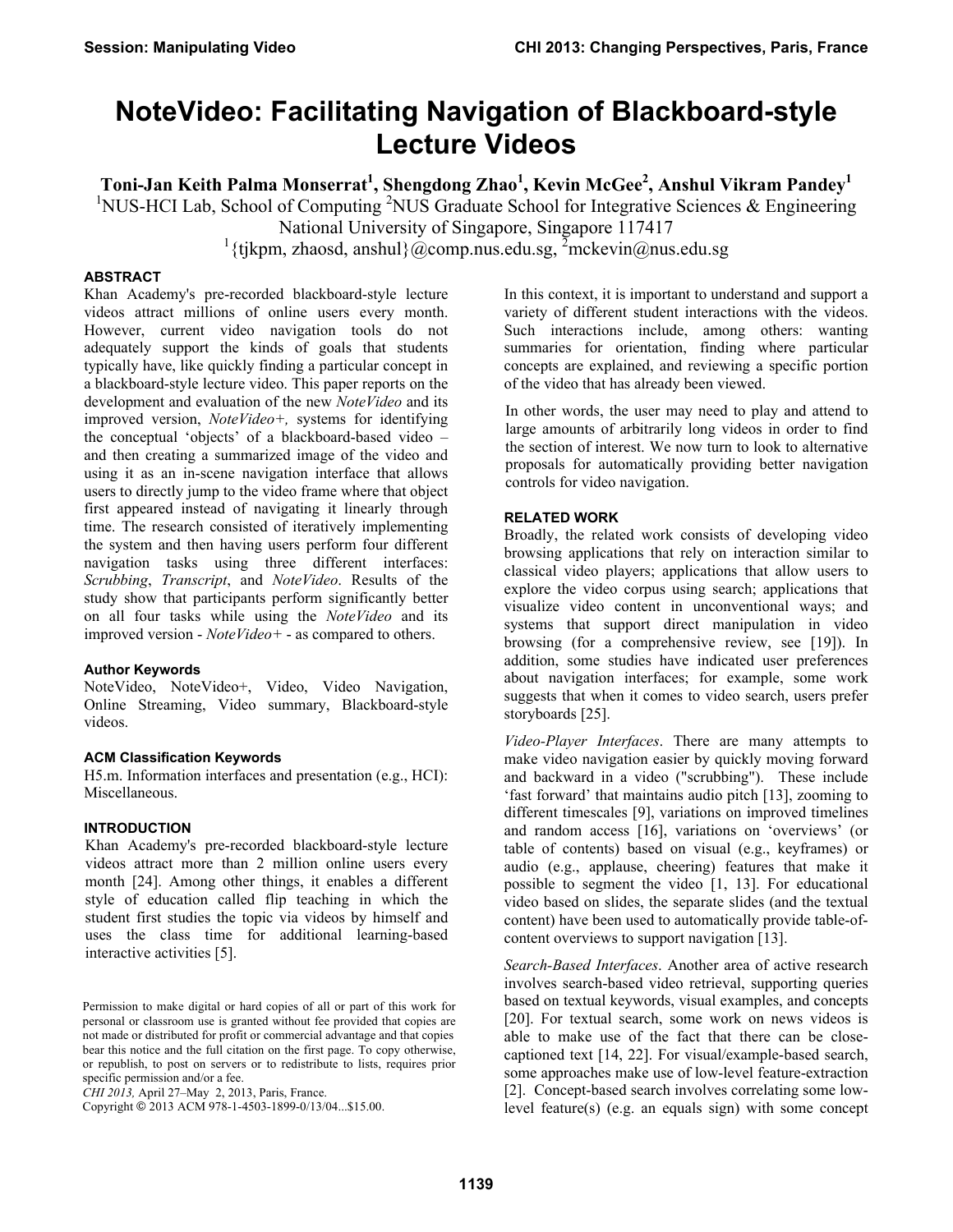(e.g. 'equations')' typical examples involve concepts based on visual features that can be identified, such as outdoor/indoor [21] and cityscape/landscape [26].

*Unconventional Video Representations*. Many of the solutions in this category show most, if not all, of a video in a way that allows users to preview and then quickly select some portion of the video, for example, 'fisheye' representations [3] and "video trees" [10]. Similarly, there are a number of techniques based on 'spreading out' the video spatially to support user navigation; for example, there is work on 'salient stills', which summarize the temporal changes that occur in a moving-image sequence with the salient features of individual frames preserved [23], and the Video Summagator - a volume-based interface for summarizing static and dynamic content as a space-time cube [18].

*Direct Manipulation in Video Browsing*. Perhaps, the most relevant to navigating blackboard-style lectures is work on systems that support in-scene navigation and directly jumping to a video frame instead of navigating linearly through time. The Chronicle system [7] involves video capture of an entire document history, indexed by document revisions and UI events. Users are then able to browse graphical representations of a document's revisions by manipulating an interactive timeline that provides a visual scheme of state and event histories. Another kind of system supports object-centric scrubbing [4, 8, 6, 11], where objects in videos are detected based on the history of movement. Once these objects are detected, the system supports scrubbing by selecting an object and dragging it backward and forward in time, manipulating the timeline. It is still linear search of specific parts of video where the object is, as you are only able to move and 'scrub' using the object instead of the scrubber, across a specific part of the timeline. Although it does not involve video, there has also been relevant work on augmented whiteboard systems. For example, the Flatland system [17] automatically segments augmented whiteboard diagrams and notations into meaningful clusters, which can transformed (i.e., moved, squashed, flipped, copied/pasted), as well as removed and then later retrieved (i.e., re-projected on the white board).

# **RESEARCH FOCUS**

There is very little work on the specific problem of automatically generating an interface that allows students to quickly find a particular concept in a blackboard-style lecture video.

None of the existing work fully addresses the concerns and needs of students reviewing blackboard-style video lectures. Asking students to use traditional video interface controls (play, linear navigation, pause) are obviously limited. Search based systems that make use of textual transcriptions can make it easier to quickly locate certain parts of a video (e.g., when a sought concept is mentioned

by name), but this approach suffers from a number of limitations, such as a concept being mentioned frequently. The existing 'unconventional' visualization interfaces tend to support quickly finding moments in the video when there are significant visual changes, something largely absent from blackboard-style videos.

Beyond that, existing work on direct manipulation in video browsing suffers from a number of significant limitations when it comes to navigating blackboard-style videos. The Chronicle system [7] relies on being able to capture the entire video creation history; it will not work for videos that are already completed. Object-centric scrubbing systems [4, 8, 6, 11] will not work for the static objects of a blackboard style lecture videos. The Flatland system [17] supports the typical activities of collaborative, augmented whiteboard usage rather than addressing the navigation issues that arise for a timelinebased medium such as video; furthermore, the system does not record or make use of any of the discussion that happens during the use of the whiteboard, so this is a significant limitation for lecture videos.

This paper reports on the development and evaluation of a novel video navigation system for blackboard-style videos called *NoteVideo* and its improved version called *NoteVideo+*. This system addresses the limitations of existing video-navigation systems by automatically generating a control interface that provides an overview as well as the ability to quickly navigate and jump to specific and appropriate points in the video.

# **METHOD**

The research consisted of implementing the *NoteVideo* system and then having users perform comparative navigation tasks using the Youtube video player, a searchbased interface, and the *NoteVideo* interface in a controlled experiment. The goal of the study was to determine which interface makes it easier to find different parts of a blackboard-style video.

The remainder of this section describes the structure of blackboard-style video lectures, relevant teacher activities, the *NoteVideo* system, the study participants, the study protocol, and the data-gathering and analysis techniques used in the study and the development of an improved version called *NoteVideo+* at the end.

# **Blackboard-style Lecturer Activities**

The lecturer of blackboard-style videos typically performs only the following four types of activities: *drawing* symbols or graphs on the board, *erasing* or *scrolling* the blackboard to create more drawing space, and *explaining* concepts (see Figure 1). The first three types of activities usually do not overlap with each other while the voiceover explanation can either happen alone or concurrently with any of the other three activities. Successful recognition of these activities is essential in order to process these videos.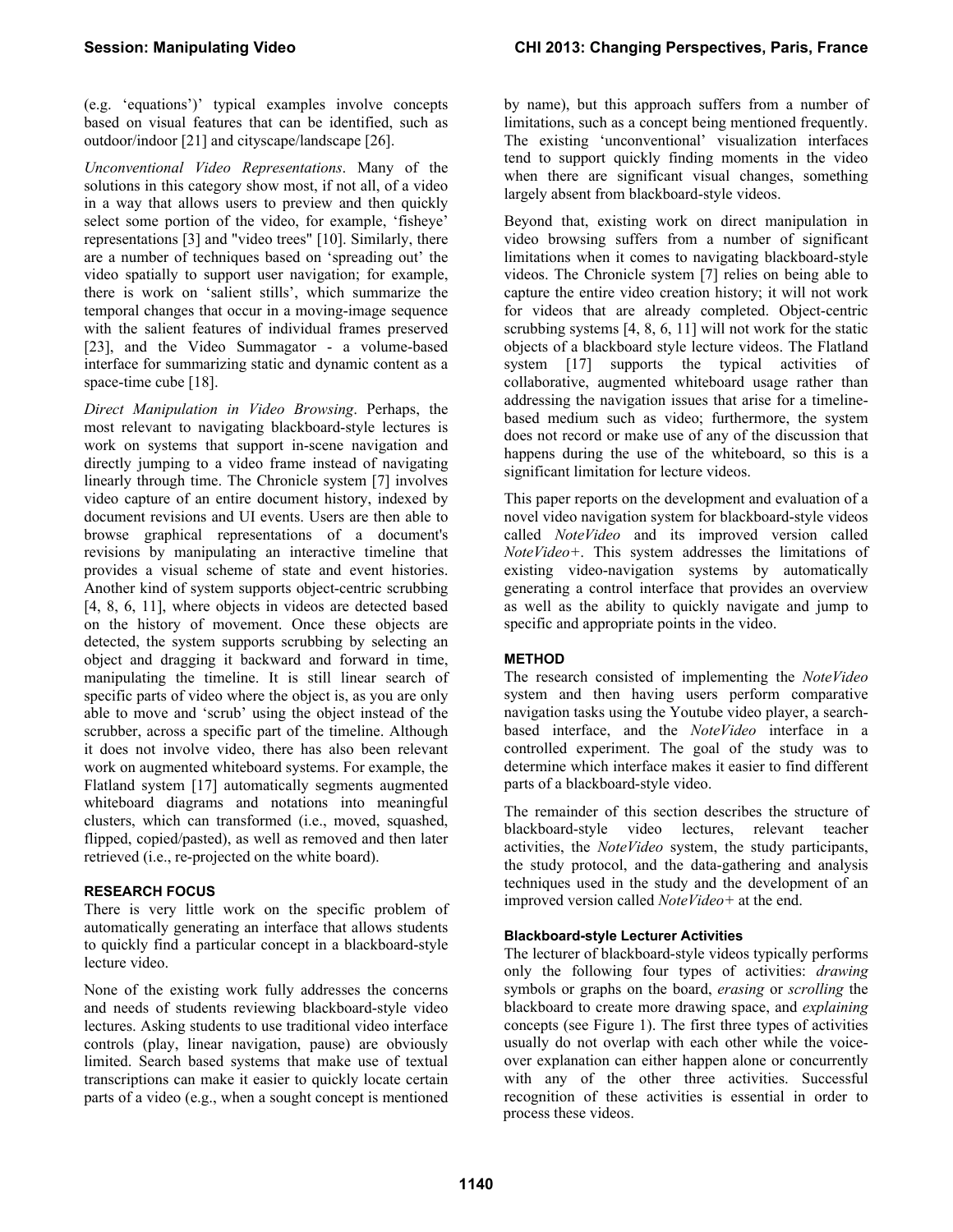For each type of activity, we need to identify its start and end points, and understand the actions that happened inbetween.



**Figure 1. The distribution of the four types of activities (drawing, erasing, scrolling, and explaining) in a typical Khan Academy video.** 

*Audio explanation*: This activity happens throughout the lecture and can be regarded as the default or background activity, so no additional detection is necessary.

*Drawing*: Intuitively speaking, drawing in the physical world means a small amount of material being released onto the background medium, leaving a visible mark. In the digital world, the physical material is replaced with non-background-color pixels on a digital canvas. In a stable video, when the activity involves audio explanation, the visual content detected in each frame should be roughly constant until the lecturer starts to draw additional content on the blackboard. To detect the start of such drawings, one can simply continuously compare the amount of non-background pixels between consecutive frames until a noticeable increase is detected. As the lecturer continues to draw, such a noticeable increase in non-background pixels between consecutive frames should continue until the lecturer stops the drawing. This marks the end of this particular drawing activity (see Figure 2).



**Figure 2. The lecturer draws a triangle. The start of drawing is detected after there's a change in the frame (a) and ends when there's no change in the frame (b).**

*Erasing*: Erasing is simply the opposite of drawing. Instead of adding non-background pixels between frames, they are subtracted. The start and end of an erasing activity can be detected using the same approach as described earlier, except instead of detecting noticeable additions, the system detects noticeable subtractions.

*Scrolling*: Scrolling in digital world literally means sliding visual content across a display without changing the relative layout relationship among the individual elements in the display. In the implementation, it means two things: 1) the on-screen coordinates for all visual objects in the scrolling viewport will shift consistently by a certain offset; 2) certain objects can disappear from the frame. To detect scrolling, the system continuously compares the coordinates of all visual objects between consecutive frames. If a systematic offset is detected, scrolling has happened. Note that both erasing and scrolling can cause visual content to disappear from video frames. In erasing, the relative on-screen coordinates of the visual objects do not change, whereas in scrolling, they change systematically.

# **The** *NoteVideo* **System**

*NoteVideo* automatically parses blackboard-style lecture videos into simultaneously displayed overview notes, where each element in the overview is linked to its corresponding video segment and is directly playable (see Figure 3 for an overview of how it works). We now describe the *NoteVideo video processor* and *interface.*



## *NoteVideo Video Processor*

The video processor is responsible for recognizing and retrieving all the visual objects in the video via 4 steps: pre-processing, object extraction and tagging, erasureand scrolling-handling, and layout management.

*Pre-processing*: Before object extraction, visual elements that are not part of drawing notes (such as logo, mouse pointers) are identified and removed from the video frames by applying a template matching function.

*Object extraction and tagging*: In object extraction, we are most interested in the starting time at which an object is introduced, since that's most likely the time when the lecturer will start discussing about it.

As previously discussed, *NoteVideo* can identify all the drawing activities. To get the visual objects drawn from each drawing activity, we take the starting and ending frames from a drawing activity and perform a subtraction. The difference between the two frames is now an image of newly drawn objects.

Each visual element detected (saved as a separate image) will be processed and stored with its meta-data that include the x, y coordinates relative to the top-left screen position, length, height of the bounding box, timestamp of the start of the drawing activity, etc.

*Erasure and scrolling-handling*: In addition to object extraction, erasing and scrolling need to be handled since they affect the layout of the objects. There are three types of erasure activities: *typo erasure*, *update erasure*, and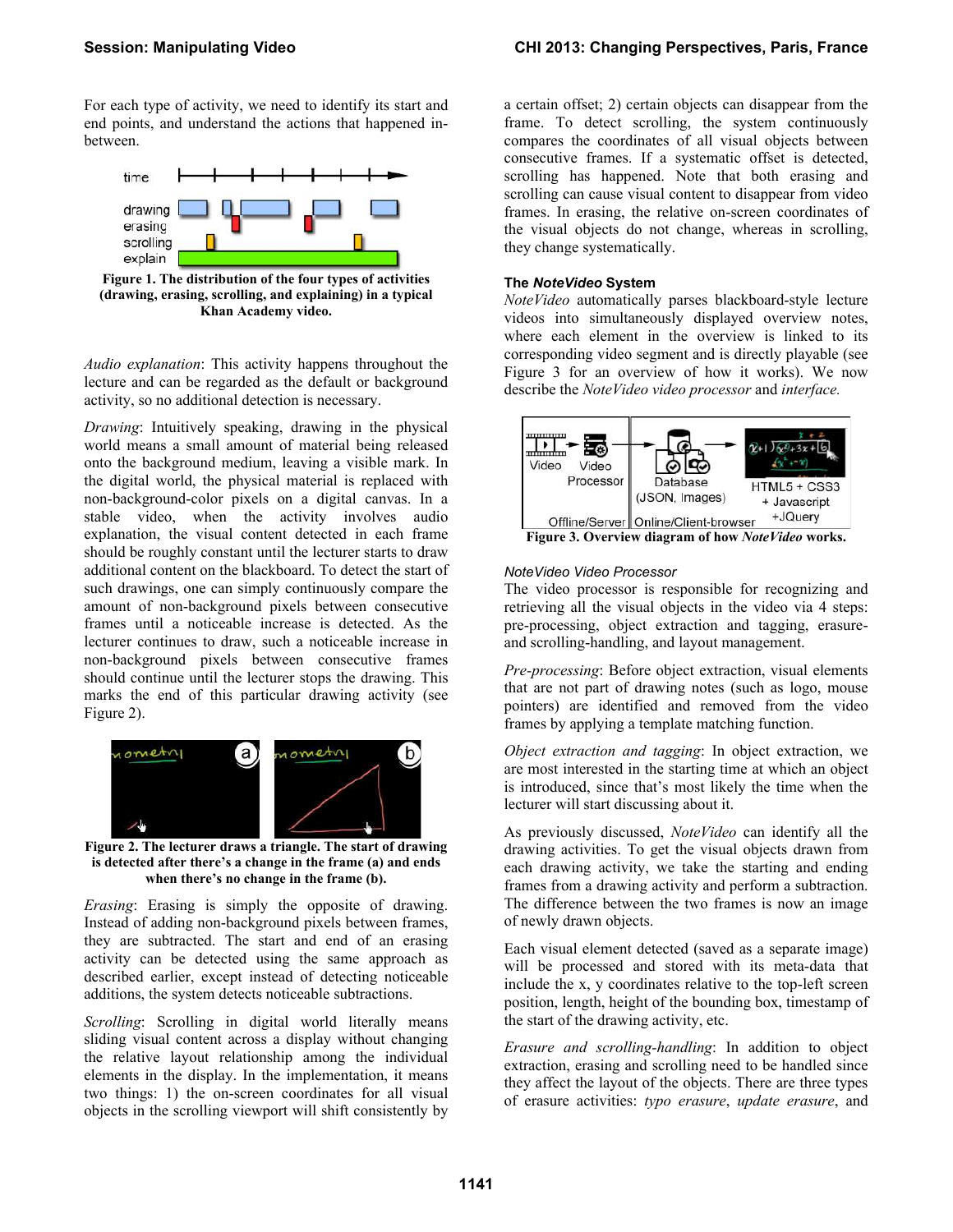*clearance erasure*. Each of them has a different purpose and affects the navigation interface differently.

1) *Typo erasure* happens when a typo is detected. This type of erase typically happens in small scale (only affecting one or a few visual objects), and happens immediately after the objects are drawn.

In *typo erasure*, the 'incorrect' visual objects are mistakes, and need to be removed from the visual object collection so that they will not appear in the *NoteVideo* web interface. This type of erasure can be detected using the duration the erased object 'lives' (or the time span between its first appearance and disappearance) in the video, and removing it if it is less than a threshold (current threshold is at 3 seconds, after doing a trial-anderror procedure on several videos).





**Figure 4. (a) The objects inside the triangle (yellow circle) will be erased and updated to draw a new angle (b) and get the ratio of the sine of the new angle.**

2) *Update erasure* happens when the lecturer wants to update a piece of visual content in order to illustrate a related concept. For example, when lecturer explains the concept of getting the ratio of the SIN function given an angle in trigonometry, he first explains it using a right triangle with an angle 'theta' as an example, and later reexplains it using the same triangle but with an angle 'x'. In this case, much content on the screen (the textual explanation of the SIN function) is still relevant, except the diagram needs to be update (see Figure 4)

For *update erasure*, both the erased and newly added visual objects need to be referenced so that they all appear in the web interface. In the current implementation, the new and older visual objects reside in different layers and overlap each other.

Note that if a lecturer performs a quick animation within a small region, our current implementation can mis-classify it as a typo. To solve this problem, one can check the frequency and coherence of the update events. Typos will happen most likely once or twice in a short time, but an animation requires a sequence of update events.

3) *Clearance erasure* is used to clear all the content on the board so that new content can be added.

For *clearance erasure* and *scrolling*, the canvas is cleared or expanded so that new visual objects can be added. In such cases, the newly added visual objects are indexed with new on-screen coordinates so that they will be placed on a new virtual blackboard adjacent to the previous blackboard.

*Layout management*: Layout is managed using the initial positions of the objects in the video and mapping them as their initial positions in the board interface. If the visual elements appear right after a clearance erasure or scrolling, an additional data called a board number is added and used as a multiplier to the video's width and added to their 'x' coordinate. This will move visual elements of the new board to the right of the previous objects.

Once the visual objects are retrieved, they are displayed in the *NoteVideo* web interface.

# *NoteVideo Interface*

The *NoteVideo* interface consists of the video board for watching and interacting with the video content. The visual objects in the main video board are spatially laid out on rectangular blackboards. The objects position typically replicates their positions in the video with a few exceptions (detailed in Layout management).

*NoteVideo* provides two ways to interact with video.

1) Point and click on objects: both visual objects for the video segments are directly clickable. Once clicked, the video will be navigated to the starting timestamp of the corresponding object and start to play the video inside the main video board (see Figure 5).



**Figure 5. Interaction sequences with** *NoteVideo* **interface (a) mouse over on any interactive visual objects highlights it; (b) clicking on the object starts the video from its associated timestamp; (c) during video play, visual objects not visible from the current clip appear "faded" as the mouse enters the board; (d) they disappear as the mouse exits the board.**

2) Click and drag on visual objects. Users can adjust the playing of the video by click and drag on any object either to the left (for rewinding) or to the right (for fast forwarding). The speed of rewind or fast-forward is proportional to the distance of the drag.

The web-based video navigation interface is implemented using the three main web technologies: HTML5, Cascading Style Sheets (CSS), and JavaScript (with the JQuery 1.8 library and JSON), which is responsible for the structure, style, and interactivity of the web interface, respectively.

All extracted visual objects (along with related metainformation) are stored in a text-based, human-readable file using the JavaScript Object Notation (JSON)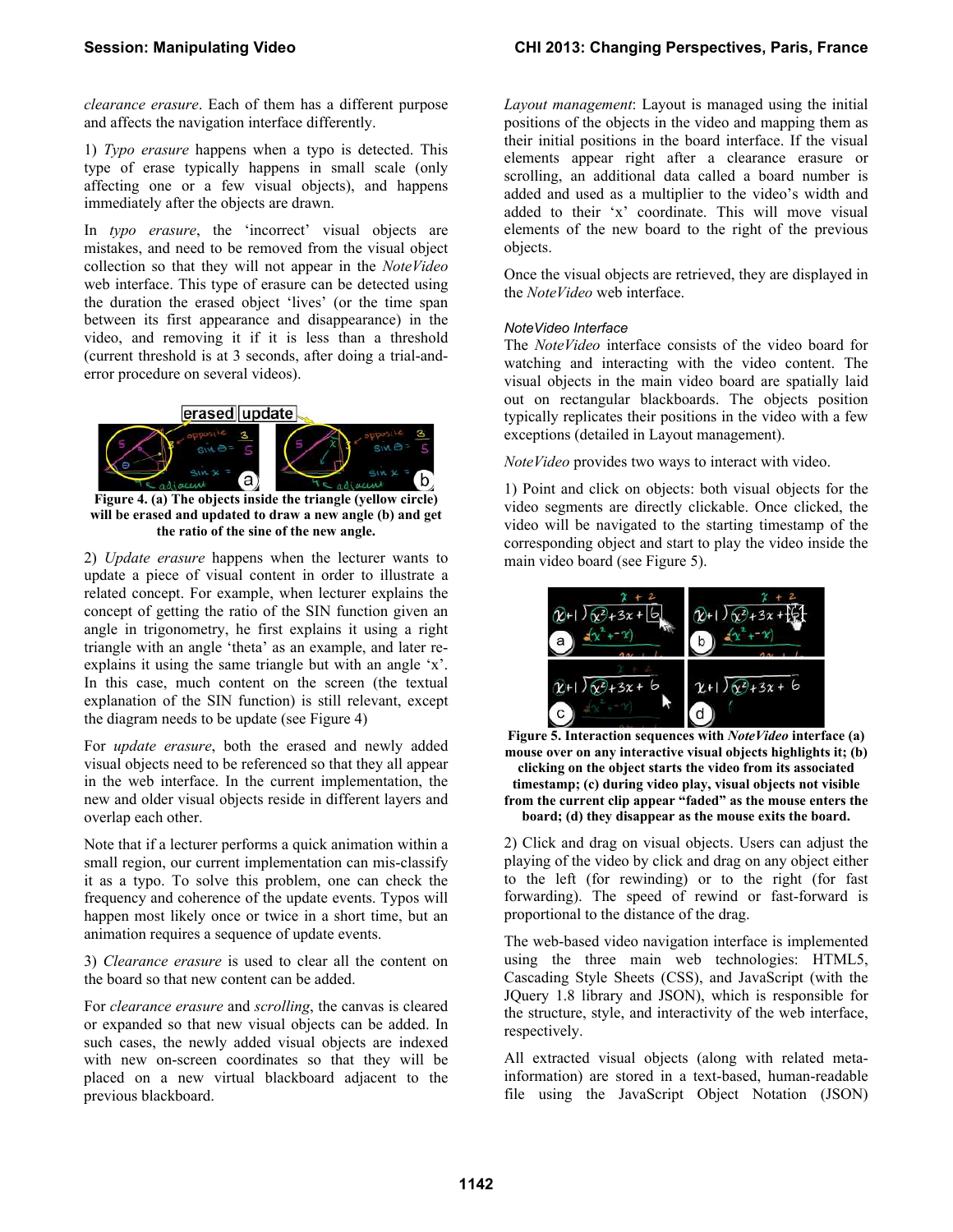language-independent data format. To display the visual object at its corresponding on-screen location from the original video, its CSS absolute x and y position attributes are defined with its original on-screen location.

The JQuery Javascript library handles the interactions of the visual elements or groups, taking advantage of the newly introduced video tag of HTML5, which allows MP4 videos to be directly embedded in the webpage.

# **Evaluation Study**

To measure the actual performance of the *NoteVideo* navigation interface, a user-study was conducted, involving 15 participants, 3 different interfaces (*Scrubber*, *Transcript*, *NoteVideo*), with 4 video navigational tasks per interface. Each session with a participant lasted approximately 1.5 hours (including breaks).

# *Participants*

The participants who took part in the study included 5 females and 10 males between the ages 18 to 36 (Mean: 23.93, SD: 4.62), volunteered for the study.

All had previous experience with the Youtube scrubbing interface. None of the participants had prior experience with the transcription-based interface introduced by the Khan Academy, and none had previous experience with *NoteVideo*. As the prior experiences with the three interfaces were different, practice tasks were introduced to familiarize everyone with all the interfaces.



**Figure 6.** *Transcript***-based navigation interface. It also includes a** *scrubbing***-based navigation interface.**

## *Materials and Apparatus*

For the study, participants compared using *NoteVideo* with the timeline-based scrubbing interface (*Scrubber*) and a transcript-based navigation interface (*Transcript*) (see Figure 6). The *scrubber* is the current and most popular approach and is included as the baseline comparison. Video navigation from its text transcript is another well-known approach to enhance the video navigation experience, especially for classroom lecture videos [27, 8]. In *Transcript*, text search is supported by the web browser as an in-built functionality.

Although it would have been possible to use other video navigation interfaces (e.g., related work), the study was conducted with interfaces that are commonly used for blackboard style lecture videos – and which allow comparison of the interfaces that use a browser to navigate the videos (closely mimicking real-world scenarios of users browsing blackboard-style lecture videos on the web).

Key-frame based navigation technique was also considered. However, as it takes a large amount of screen real estate, it will make it an unfair comparison. If one chooses to place the frames in a narrow scrollable region, it becomes similar to the scrubber interface and unlikely to provide a great advantage.

The study was conducted on a Dell Optiplex 990 model workstation, with an Intel® Core™ i5-2500 CPU @ 3.30 GHz and 8GB RAM running on Windows 7 OS, with a 27" display. A 3-button, optical laser mouse and a standard QWERTY keyboard were used for input. The *NoteVideo* interfaces runs on the XAMPP webserver in localhost mode. The *scrubber* and *transcript* interfaces were provided by Khan Academy's website. All videos were pre-loaded in the local computer to eliminate video loading latency. The video playing area for all three interfaces had the same standard size of 480 x 360. The 6 videos were randomly selected from the Khan Academy website. Four are about linear equation and two are on trigonometry.

# *Study Protocol*

Each participant was briefed about the purpose of the study and was given practice tasks for each of the interfaces so that they could familiarize themselves with each one. For each interface, participants were asked to complete 4 tasks. Upon finishing the tasks, the participants were interviewed about the experience of using each interface.

A within-participant design was used. The order of the three interfaces was counter-balanced using Latin Square. (i.e., participants were randomly assigned to three groups of 5 participants each). Note that when the participant used the *Transcript*-based interface, they were still allowed to use the *Scrubbing* technique that is inherently a part of the interface to retain the real-world use of the interface.

# *Task and Stimuli*

It is possible to classify video navigation as *sequential*, *ordered*, or *random* [15]. While this classification is useful, it is not specific to the type of information-seeking tasks performed by learners when watching the blackboard-style lecture videos. To better understand the type of tasks users perform when watching blackboard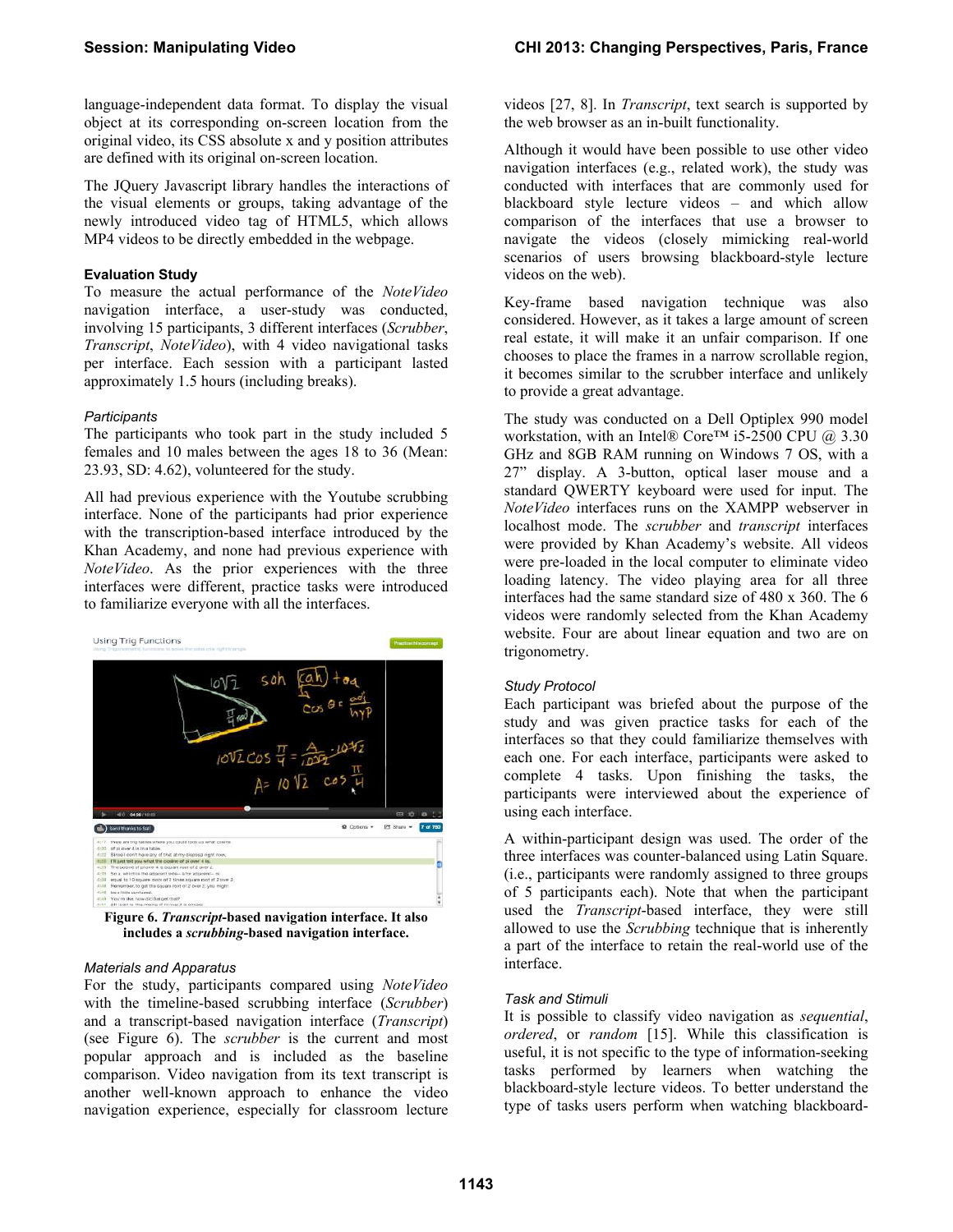style lecture videos, an informal interview with 5 users was conducted. Three broad types of tasks emerged as a result of this interview.

*1) Visual or audio search for a known cue*: User tries to find the start of a discussion point or concept based on certain audio or visual cues. For example, if users want to find the discussion of the term 'trigonometry' in the video, they will navigate the video to the part of the video when the writing of 'trigonometry' appears. This is also the basic behavior for the other categories.

*2) Visual or audio search for a specific cue*: The key difference between this search task and the previous one is that users will recognize the cue when she sees or hears it, but she does not know it beforehand. However, in the last case, the user knows exactly what she is looking for. This task is somewhat similar to the ordered search task described in [15] except that the user may have never watched the video before. A common example of this case happens when a user wants to skip a particular portion of the video to jump to the next concept, i.e., when watching the trigonometry video, the user has already known the definition of it, and wanted to skip to the next concept. The user does not know how long the lecture will talk about the definition, but she can recognize when the video is on a new topic.

*3) Visual or audio search for a roughly known cue*: User tries to find the start of a discussion point or concept based on certain audio or visual cues. However, the user may not know the exact spelling or the exact visual image of the cue, but rather may have only a rough idea of what it is. For example, if a user wants to find the discussion of the term 'trigonometry' in the video, but does not remember the exact spelling of the word, instead, they recognize it as 'tri something'.

The tasks in the study were based on the above categorization. A total of 4 tasks were used for each video. These tasks belong to the following categories.

1) *Overview*: This is a useful task for the user to obtain an overview of the video before watching, e.g., "*Without playing the video, write in three sentences, the main points or main topic that describes what the video is all about."* Note that this task was included in order to determine whether it would be helpful for them to understand what the video is about just by looking at the interface (i.e., without actually playing the video).

2) Finding a specific answer (*Find*): In this task, the user has to find an answer to a specified question or equation in the video (visual or audio search for a known cue), e.g.: "*From where you are in the video, go to the point in the video where the value of 'h' has been revealed for a given sample triangle.*"

3) *Play and Skip*: Here, the user is given a specific part to go to, skipping on parts that are known or unnecessary for

the user (Visual or audio search for a specific cue), e.g., "*From where you are in the video, play the video for 20 seconds, and then go to the point in the video where another triangle with a new set of lengths for the sides of the triangle has been revealed.*"

4) Review and Explain (*Review*): the user must review a part of the video that explains a certain topic (Visual or audio search for a roughly known cue), eg: "*From where you are in the video, go to the point in the video where the lecturer explains the Pytha-something theorem being used to find the hypotenuse.*" (Note: the actual name of this theorem is Pythagorean theorem).

The order of the tasks in the experiment was same as the order of the description above.

# *Data-gathering*

The data gathered during the study included performance measures as well as some self-reported data about the experience of using the different interfaces.

*Dependent Measures:* Navigation performance was measured in terms of response time and error distance. Response time was measured from the moment that participants finished reading the instructions and indicated that they are ready to start  $-$  up until participants explicitly indicate that they have found the answer. Error distance is measured as the time difference (in seconds) between the actual (logged) timestamp and the reported (intended) timestamp.

Repeated measures of analyses of variance were used to assess the effects of interface (*NoteVideo* vs. *Scrubber* vs. *Transcript*) on error distance and response time.

*Post-task Measures.* After completing all the tasks, participants were asked to answer multi-choice and openended questions that focused on comparing the experience of using the three interfaces.

# **RESULTS**

Overall, there is a significant difference between interfaces in terms of response time, while there is no significant difference among the interfaces for error distance. In terms of self-reported measures, participants preferred *NoteVideo* over the other two interfaces.

# **Response Time**

There is a significant main effect for interface  $(F_{2,28} =$ 4.23,  $p = 0.034$ . Pairwise t-Tests showed that the response time of *NoteVideo* (32.8 s) is significantly faster than both Scrubber (43.9 s) (*p* = .024) and the *Transcript*  $(49.3 \text{ s}) (p = .029)$ .

This shows the *NoteVideo* has performance advantages over both the *Scrubber* and the *Transcript* interfaces, while there was no significant difference between the *Scrubber* and *Transcript* interfaces. While it was expected that *NoteVideo* would be faster than the *Scrubber*, it was a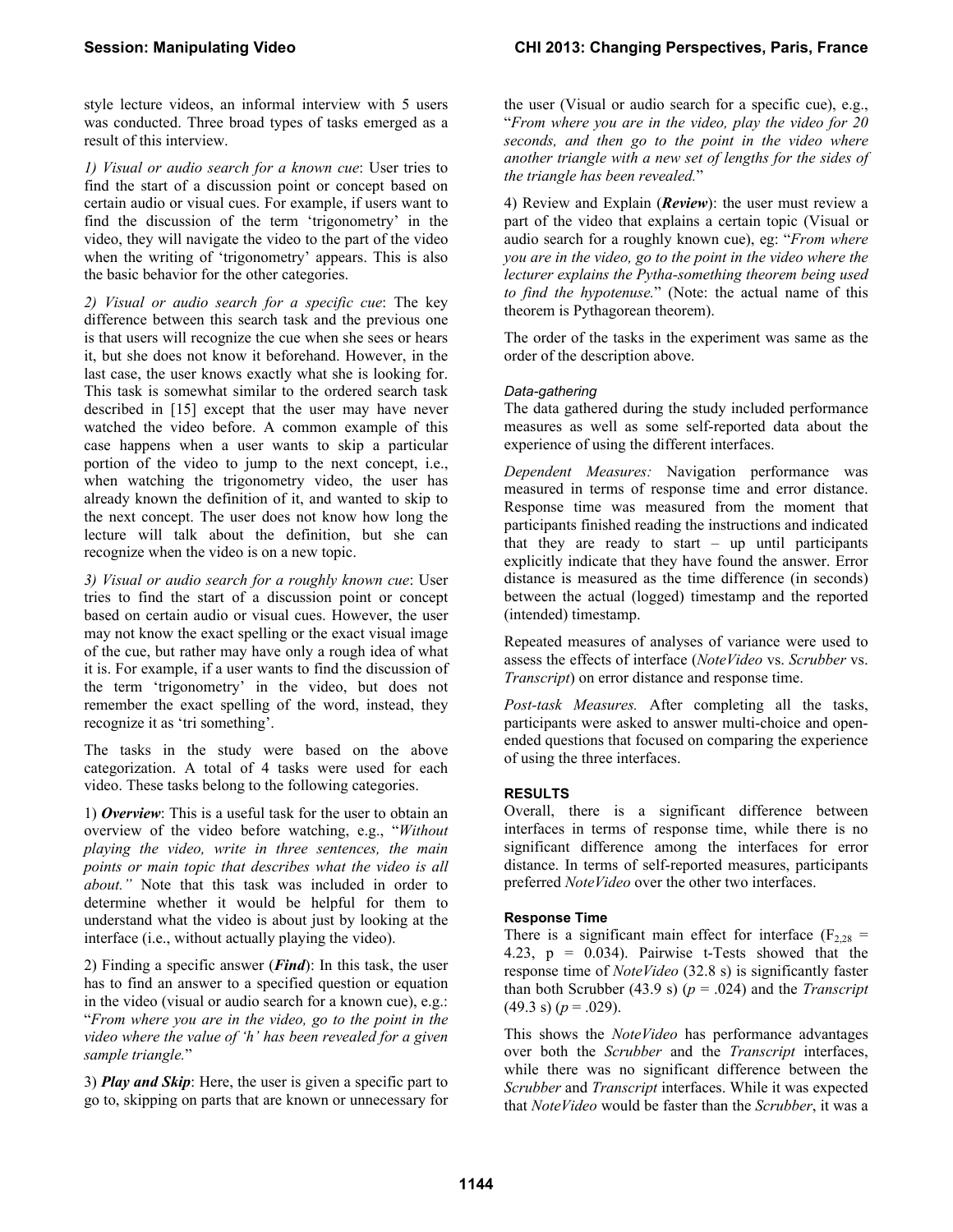surprise to discover that the *Transcript* interface is not faster than the *Scrubber*.

There was also a significant main effect on task ( $F_{3,42}$  = 24.58,  $p < .001$ ). This result is not surprising since both the nature and difficult of the four types of tasks used in the study are different. The average time for each task type is: *overview* (25.25 s), *find* (35.68 s), *play and skip* (42.45 s), and *review* (65.53 s).

To further understand how the performance of the three interfaces compares to each other on the task level, a repeated measure ANOVA analysis was performed separately on the four tasks. There were significant main effects of interface for three of the four tasks: *overview*, *find*, and *play and skip* (all  $F_{2,28} > 4.8$ , all  $p < .02$ ) except for the *review* task ( $p > .05$ ).



**Figure 7.** *Left***: Overall response time across the three interfaces and individual response times of the interfaces in (from left to right) describing the overview, finding, play and skip, and review tasks;** *Right***: Error distance across three interfaces.**

Pairwise t-Tests on the overview task showed that the performance of *NoteVideo* (17.94s) is significantly faster than both the *Scrubber* (27.66 s) and *Transcript* (30.16 s) interfaces, while there was no significant difference between the *Scrubber* and *Transcript* interfaces.

Pairwise t-Tests on the find task showed that *NoteVideo* (18.27 s) is fastest interface ( $p < .01$ ), followed by the *Scrubber* (30.74 s) (*p* = .01), followed by the *Transcript* (55 s).

Pairwise t-Tests on the play and skip task showed that the *NoteVideo* (35.34 s) is significantly faster than both the *Scrubber* ( $p < .05$ ) and the *Transcript* ( $p < .05$ ), while there was no significant different between the *Scrubber* and *Transcript* interfaces.

Based on the above results, *NoteVideo* outperforms both the Scrubber and *Transcript* interfaces in three out of the four tasks (overview, find, play and skip) without sacrificing accuracy. The one exception is the review task, for which all three interfaces have comparable performance in terms of speed and accuracy.

#### **Error Distance**

There were no significant differences in error distance among the different interfaces for interface, task, or their interaction effects. The average error distance for *NoteVideo* is 11.32 s, Script is 24.85 s, and for scrubber is 9.6 s (see Figure 7, *right*).

#### **Post-experiment measures**

Participants preferred *NoteVideo* over the other two interfaces because it allowed them to already have an idea of the content and the relationships of the objects just by looking at the video layout without watching it (11/15 for overview task). It also allowed them to interact with the visual elements and start the video from there just by clicking at them (13/15 for finding task, 9/15 for both play and skip, and review tasks). Some preferred *Scrubbing* because of the freedom of movement that timeline gives in playing and skipping (3/15), while the others preferred using the *Transcript* because it allows them to read and know the content and its flow in textual words (4/15 for overview, 2/15 for finding, 3/15 for play and skip and 6/15 for review tasks).

Participants found it hard to use *Scrubbing* because they didn't know the content beforehand, making them rely on playing it or *Scrubbing* through it just to have an idea of the content (11/15 for overview and 9/15 for review and explain tasks). It was also hard for them to use the thumbnails because of their small size, and as a result, they often overshot their target information (8/15 for finding and 7/15 for play and skip tasks). Other participants found the *Transcript* hard to use because they still had to read several lines just to get to their target information or get a grasp of the content (4/15 both the overview and review and explain tasks.) They also found it hard to use the search dialog box because they didn't know the exact word the lecturer used. Thus, some of them still opted to use the scrubber to navigate and the *Transcript* to verify if they got the answer (7/15 for finding and 5/15 for play and skip). Lastly, participants found that sometimes they didn't have any idea what visual element maps to which explanation of a certain topic (2/15 for review and explain).

#### **DISCUSSION**

While the result of the experiment clearly indicated that *NoteVideo* is superior to both the *Scrubber* and *Transcript* interfaces, the more important questions are why it is so, and what lessons can we learn from this result? To answer these questions, the characteristics of the information cues offered by the three interfaces were analyzed.

When users are looking for a particular information source, such as the definition of the "Pytha-*something"*  theorem or the sine ratio given an angle, they search the visual image and audio sound of keywords, symbols, and diagrams related to the video segments that explain these concepts.

In the scrubber interface, the *visual cues* that users rely on are the thumbnails that pop up as the user hovers its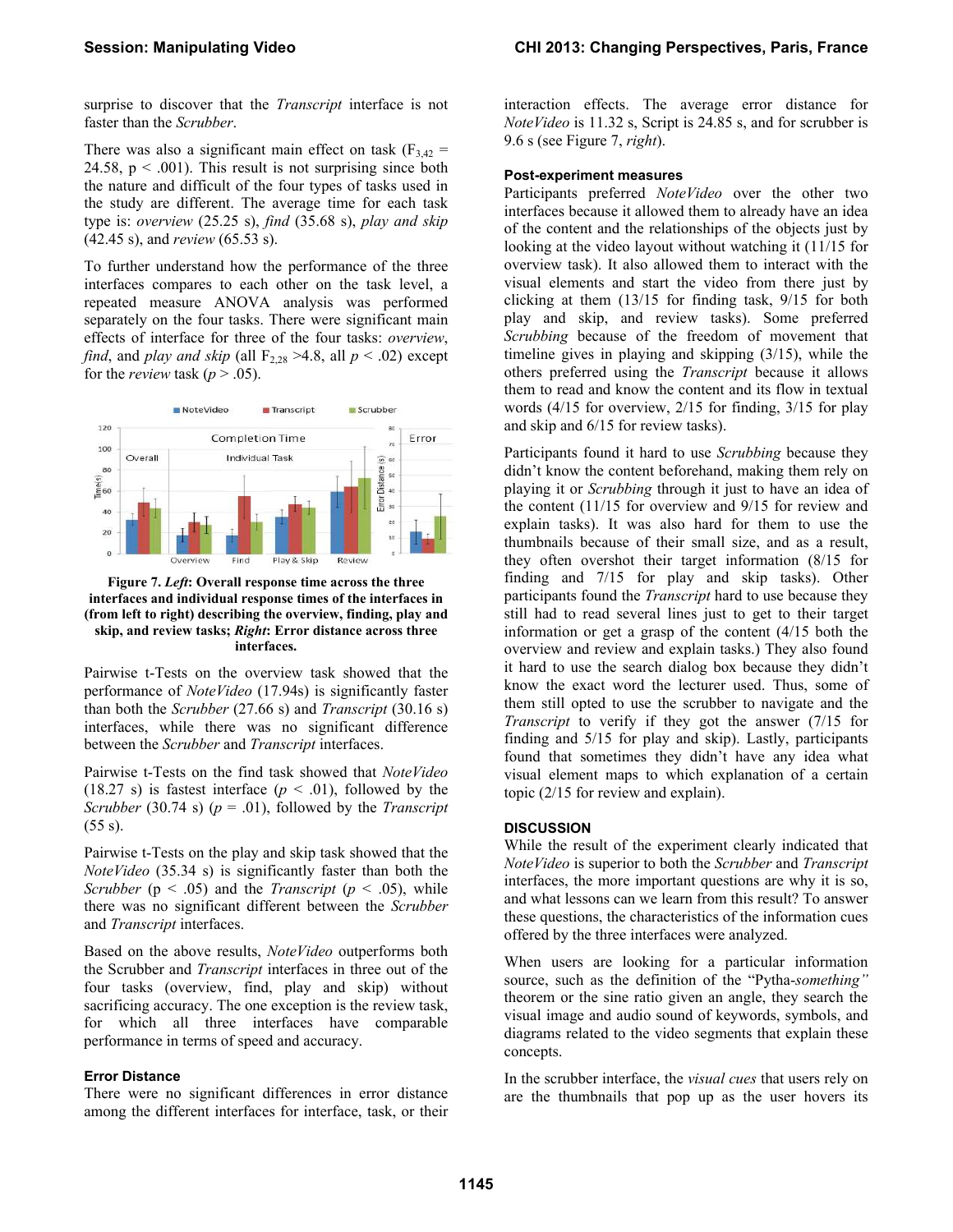mouse over the timeline. In the *Transcript* interface, the cues come from both the thumbnails and the textual transcript. In the *NoteVideo* interface, users use the spatially laid out visual objects on the blackboard to navigate to the information source.

Among the three types of visual cues, the thumbnails have the lowest quality both due to its small size and the linear search users have to perform in order to find the answer. Transcripts are better than thumbnails in terms of clarity and the ability to allow direct search using the browser's search function – this can eliminate linear scanning through the transcript text. However, text reading is not a pre-attentive task and can result in significant cognitive load as compared to visual scan. This is one possible reason why many participants preferred to use the scrubber even when the transcript text was provided.

The *NoteVideo* interface provides the best quality visual cues, as the visual objects are both clear and directly accessible, making them the easiest to recognize and interact with.

Another factor is the number of choices the user has to face to make a decision. Using a Khan Academy video as an example, the total number of frames in a 9.5-minute video can be 8355 (15 frames per second). Even if the sample rate is reduced to 1 frame/sec, it will result in 570 frames. *Scrubbing* through these frames will take significant amount of time and effort. The transcript has about 1515 words distributed in 183 lines, with at most 11 lines visible without scrolling. *NoteVideo* has 217 detected objects laid out spatially, making it the easiest to go through.

An alternative for lowering the number of choices the user has to sort through in the transcript is to use the search dialog box given by the browser. But this only works when the user knows the exact term used in the transcript. In addition, the frequency of the term needs to be scarce. If the user wants to find a common term, such as  $X =$ , too many results will be shown which require additional time for the user to process.

Thus, most users opt to scan through all the lines in the transcript as the cost of reading just the first few words of each line is much easier than finding alternative phrases or words to be put in the search box.

## **Drawbacks of the** *NoteVideo* **interface**

While *NoteVideo* shows clear advantages over its competitors in the first 3 tasks, the comparison result in the fourth task reveals a weakness of the *NoteVideo* interface. If the answer the user is looking for is not clearly represented by the visual objects on the screen, *NoteVideo* does not provide any advantage over the other two interfaces.

For example, during the study, participants were asked to find the explanation about how the "Pytha-*something"*

theorem is used to find the hypotenuse. The participants' mental model for this task is to find a word "Pytha*something*" in the video; however, no visual objects on the screen matches this term (this term is actually explained in the voice-over), so it took the same amount of time to do this with each interface. Although one might expect that this task would be fastest using the *Transcript* interface, in fact, participants still scanned through the transcript or scrubbed the timeline first before using the search box.

The second problem of the *NoteVideo* interface is it does not show a clear time sequence of the visual objects on the blackboard. Although in most cases this time sequence can be guessed as the order of writing typically goes from top to bottom and left to right, this guideline is not always followed. For example, when the lecturer performs an update erasure, it's no longer clear which object appears first in the video if we only examine their spatial relationship. Therefore, the *Scrubber* interface is also useful for users to discover the sequence of playing through interaction.

Since both transcript- and scrubber-based interfaces have the potential to further improve the performance of *NoteVideo*, we developed a new interface – *NoteVideo+ –* that combines the three interfaces together.

#### **NOTEVIDEO+**

The new *NoteVideo+* interface (see Figure 8) adds a search box for the transcript (a), a hovering transcript text over the visual elements (b), and scrubber (c)



**Figure 8.** *NoteVideo***+ Interface**

The new *NoteVideo+* interface is intended to address two limitations of the previous interface.

1) While it is very convenient to obtain an overview of the video and access the individual video segments linked by each visual object, the order of appearance of these object is not necessarily self-evident simply by looking at the final layout. The Scrubber interface allows the user to discover this order through scrubbing.

2) Although the visual objects provide a good overview of the lecture content, it's not always detailed enough to answer specific questions a user might have, so it is useful to also link the transcript (if available) with each visual object in *NoteVideo*.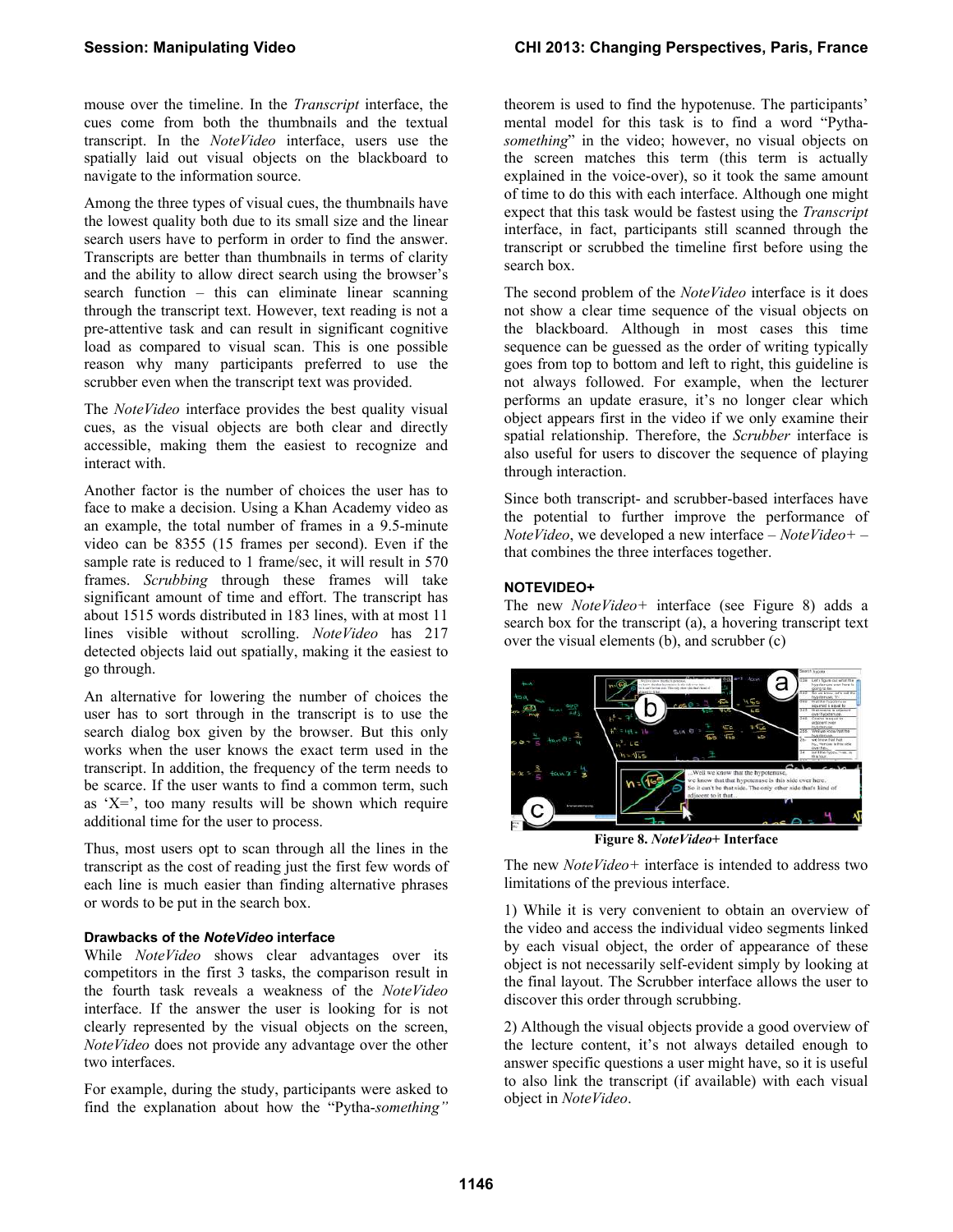In *NoteVideo*+ (see Figure 8), a timeline is provided to allow the user to scrub through the video frames (see Figure 8 c). Unlike the small thumbnails provided by the Scrubber used in the user study, each frame is displayed full size in the interface. Note that providing this additional feature in the implementation does not incur any additional cost for bandwidth as all the information of the visual objects and their timestamps are already downloaded to the client's machine.

To access the transcript, users can either search for it using the search box, which then highlights the visual elements that are connected to a particular transcript, or just simply hover over a visual object, and the transcribed sentence overlapping with that time period will be displayed (see Figure 8 b). To avoid the potential distraction of constant transcript popups, the popups are only visible on demand (when the ALT key is pressed together with the mouse hover).

Once the improved interface was developed, a second study was performed with 14 new participants in the local university community (age range 21 to 27 years old, M= 24.14, SD= 2.38) to compare the performance of *NoteVideo* and *NoteVideo*+ on the same four tasks described in the previous experiment.

#### *NoteVideo vs. NoteVideo+* **Results**

Overall, there was no significant difference between either the error distance and completion time for the *NoteVideo* (time: 36.89 s, error: 25.2 s) and *NoteVideo*+ (time: 27.55 s, error:24.8 s) interfaces.



**Figure 9. Overall response time (***left***) and average response time of the** *NoteVideo* **and** *NoteVideo***+ across all four tasks (***right***)**

However, there is a significant interface x task interaction effect on completion time  $(F_{3,51} = 3.01, p = .042)$ , indicating the performance difference among different tasks differ between the two interfaces.

Further analysis showed that *NoteVideo+*'s completion time has comparable performance with that of *NoteVideo* for the the *overview*, *find*, and *play and skip* tasks. However, *NoteVideo+* (44.21 s) is significantly faster than *NoteVideo* (91 s) for the *review* task (t<sub>13</sub> = 2.18, *p* < .05) (see Figure 9)

This shows that the integration of scrubber and transcript with the *NoteVideo* interface significantly improves the review task while still retaining the advantages of the original *NoteVideo* interface for the first three tasks. Note that the transcript feature of *NoteVideo*+ is not always possible if no audio transcription is provided for a video. However, in such cases, it is still possible to use the NoteVideo+ without the transcript feature and benefit from its other features.

| <b>Interface</b> | <b>Advantages</b>                                                        | <b>Disadvantages</b>                                                                                                                              |
|------------------|--------------------------------------------------------------------------|---------------------------------------------------------------------------------------------------------------------------------------------------|
| Scrubber         | Shows sequence<br>/ flow of visual<br>action                             | - Cannot determine<br>information by random<br>access<br>- Small thumbnail<br>- bigger thumbnail $=$<br>bigger bandwidth                          |
| Transcript       | Allow search of<br>text not easily<br>identifiable in<br>visual objects  | - Only highlights hits and<br>still shows unrelated<br>transcript<br>- Mapping between text<br>and visual object can not<br>retrieved in a glance |
| NoteVideo        | Spatial layout of<br>visual objects<br>that facilitates<br>random access | - Sequence of play not<br>always clear<br>- Difficult to find<br>information if there is no<br>clear visual cue                                   |

**DISCUSSION AND DESIGN IMPLICATIONS**

#### **Table 1. Summary of Advantages and Disadvantages of**  *Scrubber, Transcript,* **and** *NoteVideo* **interfaces**

Table 1 summarizes the advantages and disadvantages of each of the interfaces in navigating blackboard-style lecture videos. Each advantage of one interface compensates for the disadvantage of the other interface. This breakdown also suggests why NoteVideo+ is successful: in addition to leveraging the different advantages of other interfaces, *NoteVideo+*'s interface also better leverages the user's mental model searching videos for specific information.

## **LIMITATIONS**

The current *NoteVideo* implementations handle the blackboard-style video provided by Khan Academy. Although the *NoteVideo* approach is generalizable to other blackboard-style lecture videos, other real world blackboard-style videos will have additional issues (such as occlusion by humans, uneven lighting conditions, etc.). More sophisticated visual object recognition may need to be developed to achieve the results described here.

#### **CONCLUSION AND FUTURE WORK**

This paper has presented a novel way of navigating blackboard-style videos using *NoteVideo,* and its improved version, *NoteVideo+*. The evaluation studies with users indicate that *NoteVideo* provides an intuitive